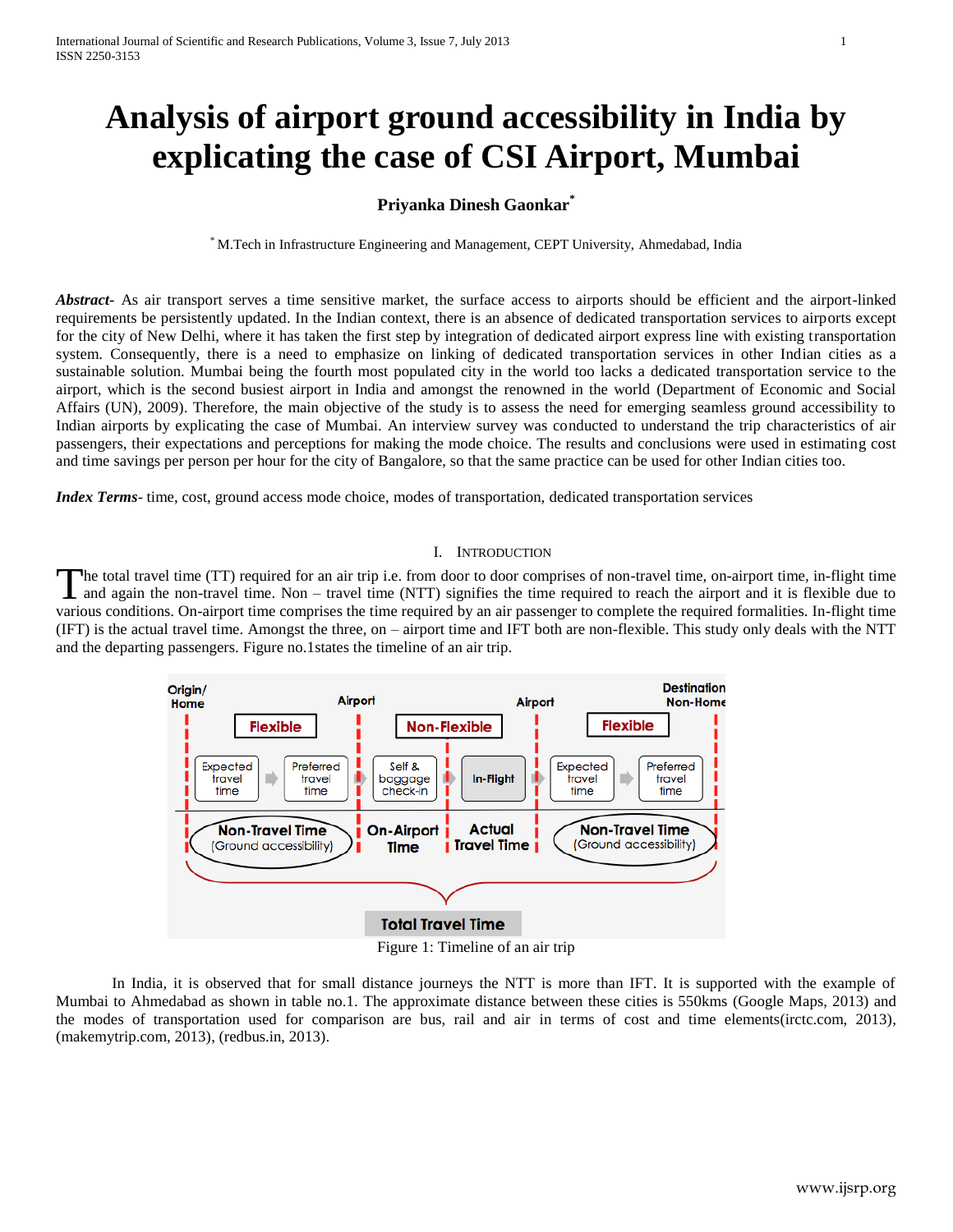| <b>Mode of</b><br><b>Transportation</b> | <b>Travel</b><br>Time<br>(hours) | Non-Travel<br>Time<br>(hours) | % of Travel<br>Time | % of Non-<br>Travel Time             | <b>Travel Cost</b><br>(Rs.) |
|-----------------------------------------|----------------------------------|-------------------------------|---------------------|--------------------------------------|-----------------------------|
| Air                                     |                                  |                               | 20%                 | $180\%$                              | 4000<br>(Economy)           |
| Rail                                    | $6 - 7$                          | 2.5                           | 70 - 75%            | $\frac{1}{1}$ 25 - 30% $\frac{1}{1}$ | 805<br>(Chair car)          |
| <b>Bus</b>                              | $10 - 12$                        | 1.0                           | $90 - 92%$          | $8 - 10\%$ /                         | 1200<br>(A.C.)              |

*Table 1:*Time and cost elements for Mumbai to Ahmedabad

The above example clarifies that NTT of air journey comprises of 80% of the TT, which is the highest as compared to road and rail travel. It is also clear that the cost of air travel is maximum amongst the three. Therefore, the primary objective of the study is to suggest solutions to reduce the NTT in context of air travel. Further, the case of Mumbai will be explicated for assessing the need of dedicated transportation services to airports in various cities of India. A primary survey was carried out, wherein about 200 samples were collected from various metro and non- metro cities of India to create an understanding about the opinions, expectations, perceptions and willingness of people towards a dedicated mode of transportation system to airport and strategies like the baggage handling strategy.

#### II. LITERATURE REVIEW

Transit Cooperative Research Program (TCRP) report 62 elucidates the various trip characteristics of markets segments – resident business (res-bus), resident non – business (res-non bus), non – resident business (non -res bus) and non – resident &non – business (non-res non-bus) (Transportation Research Board- National Research Council, 2000). Assuming those explanations as hypothetical scenarios a matrix is formed as shown in figure no.2 which is in turn used to develop a questionnaire for primary survey.



Figure 2: Characteristics of air passenger market segments (hypothetical scenarios)

The characteristics are rated in terms of high (red), medium (orange) and low (yellow) to justify the performances or behavior of different market segments. For example, the travelling frequency of business segment is generally very high compared to nonbusiness segment. Likewise, the other characteristics are also descriptive. TAM Mei Ling(Hong Kong Polytechnic University, 2011) explained the graphical representation of time elements, which are witnessed while reaching the airport. Where, it can be believed that while departing from the origin, in addition to the expected travel time for reaching the airport, a safety margin (buffer time) is ideally kept in case of delays so that a person can reach arrive at the airport in the preferred time. Thus,it can be concluded that there are three main factors responsible for an air passenger to make mode choice selections for reaching airport – time, cost and distance. The cost required to reach the airport may comprise fuel costs in case of own vehicles, ticketing costs in case of public transport, charges of taxis/ cabs, parking charges, luggage charges, waiting charges, curbside charges, etc. TCRP report 62 provides the relation of level of service versus cost of travel, showing that as the level of service goes on increasing with the increase in cost(Transportation Research Board- National Research Council, 2000). Distances affecting the mode choice selection can be the distance between origin and airport, distance between origin and transit station, terminal/ baggage-claim area and transit station, terminal and parking area, etc. The time factor has been explained before.

A detailed study of some airports with highest public transportation (PT) mode share was made, such as Oslo airport, Norway (PT-64%), Hong Kong International airport (PT-63%), Narita airport, Tokyo (PT-59%), and Heathrow airport, London (PT-40%) (Transportation Research Board of the National Academics, 2008). The mainreason for these airports to have high shares of PT is through integration of dedicated modes of transportation services in the existing transportation system. Some of the services also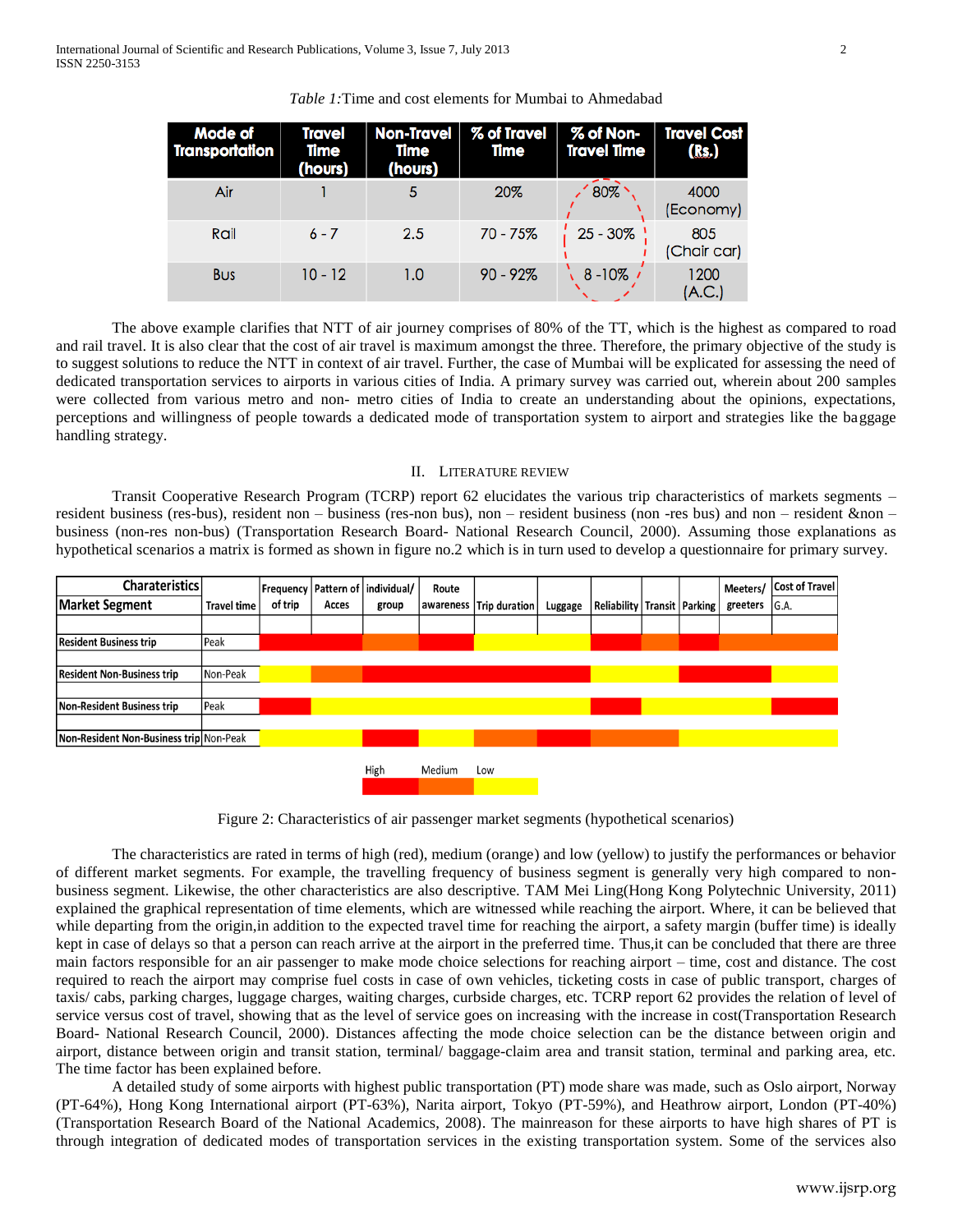provide unique seating arrangement systems in the train as per needs of air travelers, providing comfort. Some of the operators do sell the rail tickets along with the air ticket booking. Hong Kong airport offered world's first off-airport check-in system inclusive of boarding pass. Narita airport, Tokyo alone has 4 dedicated modes of transportation to reach the airport from various parts of the city. It also offers 3-class seating where seats are reserved a day in advance. Heathrow airport in London also offers similiar full off-airport check-in service. Such noteworthy strategies have made these airports renowned amongst the others. The amount spent on the strategies is excessive but they equally deliver effective, viable and sustainable solutions (Transportation Research Board of the National Academics, 2008). These were some of the significant features for making those airports renowned in the world. There is a need for application ofsimilar strategies at Indian airports as a result of sustainable and efficient solutions.

#### III. ANALYSIS

#### *A. Data Collection*

As mentioned, 200 samples through Primary Survey were collected over a period of 5 days through online surveys. The samples were collected from metro cities of India like Mumbai, New Delhi, Bangalore, Ahmedabad, Hyderabad, Chennai, Kolkata, etc. and non-metro cities like Guwahati, Berhampur, Bhubaneswar, Chandigarh, etc. Opinions were gathered from people opting for air travel since practical knowledge is the key factor to answer the questions mentioned in the survey form. The Survey forms were sent to air travellers both from metro and non-metro cities to gain the knowledge about the facilities and other details related to the ground accessibility prevailing in their respective cities to access the airport, as it was practically not possible to visit most of the cities personally. The collected data was divided into two parts. The first part was according to the air passenger market segments and second, according to the cities with public transportation and without public transportation services.

## Part 1 - Findings (according to air passenger market segments)

Out of 200 samples, 30 % of the samples belonged to the res – bus market segment, 44.5% of res – non bus, 6% of non res – bus and the remaining 19.5% of non res – non bus segment. The frequency of trip for business travelers was less than 6 months. Their party size observed was not more than two persons and the amount of luggage they carried was less than 7kgs. People resident of the city showed maximum reliability on the mode of transportation selected to reach the airport. 81% of the samples were willing to use public transportation system if available in their city. About 73% of the samples gave preference for off – site baggage check-in. The cost of travel in reaching the airport was between Rs.500 to Rs.900. About 60% of the samples faced traffic congestion, 15 to 20% of the samples had problems like baggage – handling and arranging vehicle for reaching airport and rest faced parking, queuing and connectivity problems.

# Part 2 - Findings (according to metro and non – metro cities)

Out of 200 samples 83% samples were collected from metro cities and 17% from non – metro cities. Around 53% samples from the metro cities were domestic travelers. They need more than 1hour 40mins to reach the airport due to traffic congestions, parking issues, connectivity, etc. and the cost required to reach the airport was more than Rs.600 per trip. Maximum samples showed 75% reliability on the mode of transportation selected by them. 83% preferred using public transport system if available and 71% for baggage – handling strategy. About 77% of the samples selected the mode of transportation based on comfort and convenience while 23% preferred low cost and less time.

### Conclusion

It is well defined that there is no dedicated transportation services in most of the Indian cities for reaching airport. People are willing to travel by PT if available in their city. Since there is absence of PT they have to spend huge amounts on Para – transit and private automobiles. Maximum people showed their willingness to use baggage-handling strategies. So, this study addresses the airport operators to take a step forward towards seamless ground accessibility to Indian airports.

#### *B. Explicating case of Mumbai*

Mumbai city is located in the western part of India.. Mumbai city is a linear city spread in three directions – the Southern part, the central part and the western part. The BMC (The Municipal Corporation of Greater Mumbai) limits the city of Mumbai till Borivali in the western part, Mulund in the central part and CST or the Colaba area in the southern part. So, accordingly Borivali, Mulund and CST stations have been assumed as the maximum distances from where the air travelers approach the CSI Airport, Mumbai. About 30% of the total traffic coming to the ChhatrapatiShivaji International (CSI) Airport, Mumbai has been found to be from the western part of the city, 30% from the central part and the remaining 40% from the southern part (Mumbai International Airport Pvt. Ltd. - GVK, 2012)as shown in figure no.4.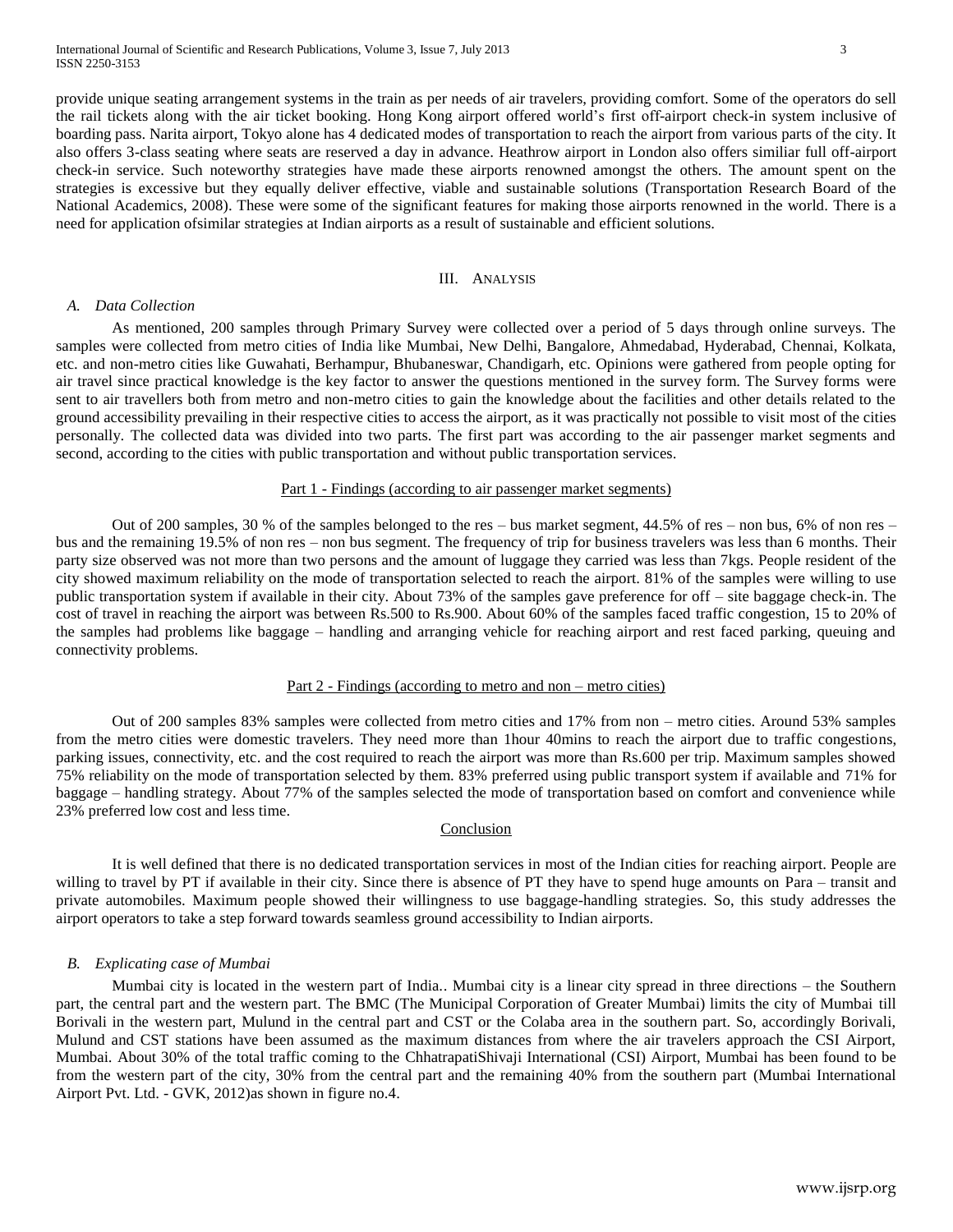International Journal of Scientific and Research Publications, Volume 3, Issue 7, July 2013 4 ISSN 2250-3153



Figure 3: Map of Mumbai city(Google Maps, 2013)

About 30% of the samples gathered through primary survey belonged to the city of Mumbai. The details collected are analyzed in this section. Table no.2indicates the minimum time and cost required to reach the CSI Airport, Mumbai by the available modes of transportation in the city also explains the frequency and operating hours in a day of the different modes of transportation. For example, the local bus service(BEST buses) take more than 2hours to reach the airport though the cost of travel is as low as Rs.20. However, it would also be very difficult for the air passengers to carry their luggage in the bus due to absence of storage space. Likewise the time taken by other modes of transportation are shown in Table no. 2.

*Table 2:*Time and cost factors for reaching CSI airport, Mumbai (through primary survey)

| <b>Mode</b>                     | Part     | Min. Time (hrs)                    | Min. Cost (Rs.)  | Frequency<br>(mins) | <b>Operating hours</b> |
|---------------------------------|----------|------------------------------------|------------------|---------------------|------------------------|
| <b>Local Rail</b>               | Southern | 1:30                               | $\overline{15}$  | $\overline{5}$      | $\overline{20}$        |
|                                 | Western  | 1:00                               | 12               | 12                  | 20                     |
|                                 | Central  | 1:15                               | $\overline{12}$  | $\overline{7}$      | $\overline{20}$        |
| <b>BEST Bus</b>                 | Southern | 2:15                               | 20               | 15                  | 16                     |
|                                 | Western  | 1:00                               | $\overline{12}$  | 12                  | 20                     |
|                                 | Central  | 2:30                               | $\overline{25}$  | 15                  | 16                     |
| <b>Regional Bus (S.T.)</b>      | Southern | 2:15                               | $\overline{25}$  | $\overline{60}$     | 24                     |
|                                 | Western  | 2:00                               | 20               | 60                  | 24                     |
|                                 | Central  | 2:30                               | 20               | 60                  | $\overline{24}$        |
| A.C. Bus                        | Southern | 2:15                               | 100              | 45                  | 14                     |
|                                 | Western  | 2:00                               | 20               | 60                  | 24                     |
|                                 | Central  | 2:30                               | 75               | $\overline{45}$     | $\overline{14}$        |
| <b>Taxi</b>                     | Southern | 2:15                               | 450              | 15                  | 24                     |
|                                 | Western  | 2:00                               | 20               | 60                  | 24                     |
|                                 | Central  | 2:00                               | 350              | $\overline{15}$     | 24                     |
| <b>On-demand Taxi</b><br>(Meru) | Southern | 2:15                               | 600              | $\mathbb{L}$        | 24                     |
|                                 | Western  | 2:00                               | $\overline{500}$ | $\mathbb{L}$        | $\overline{24}$        |
|                                 | Central  | 2:00                               | 500              | $\mathbf{u}$        | 24                     |
| <b>Auto-Rickshaw</b>            | Southern | Available from<br>halfway $(2:30)$ | 300              | 15                  | $\overline{20}$        |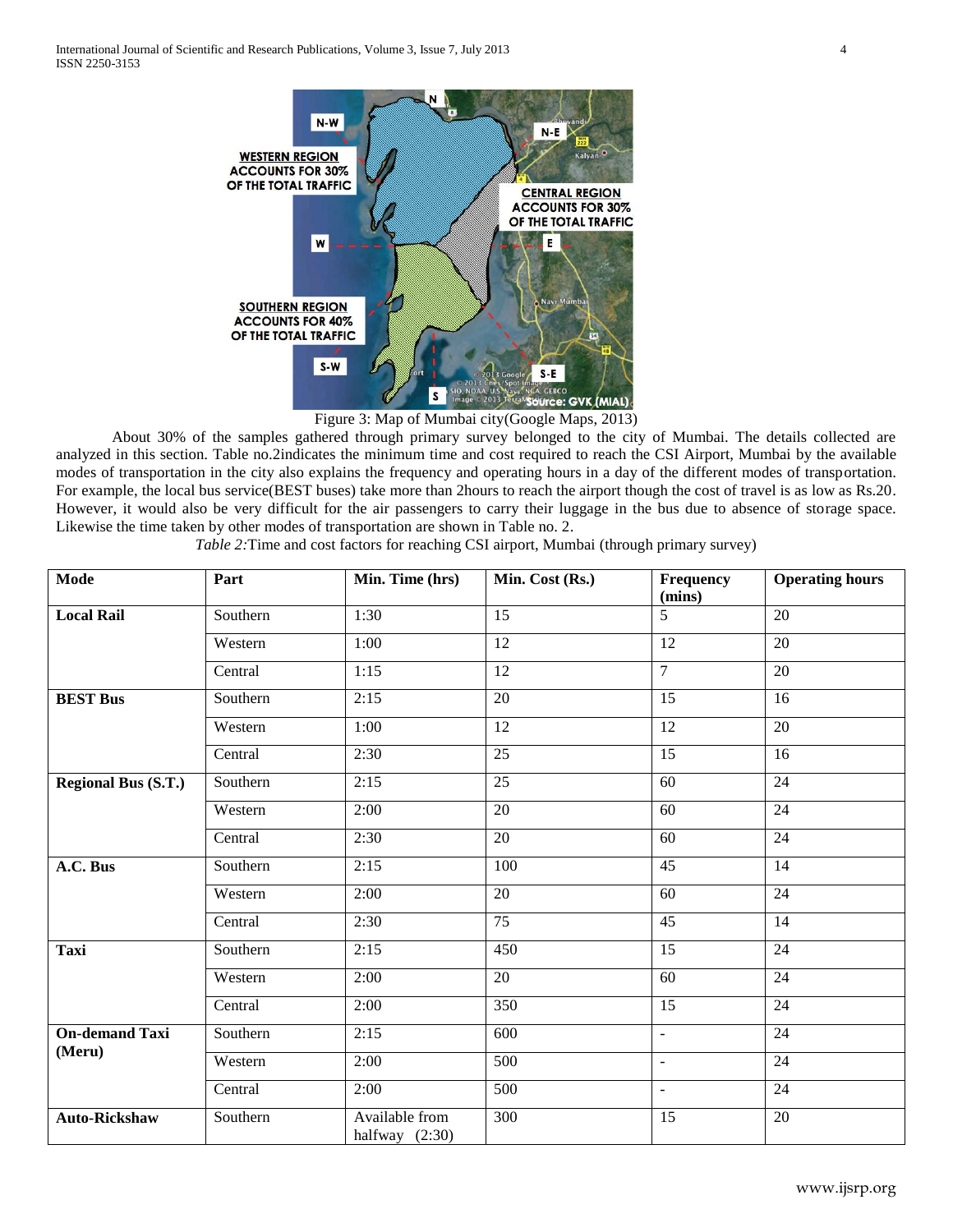|         | Western  | 2:00 | 500                    |           | 24 |
|---------|----------|------|------------------------|-----------|----|
|         | Central  | 2:00 | 200                    | 15        | 20 |
| Pvt. A. | Southern | 1.30 | $170$ (+ Parking chrg) | <b>11</b> |    |
|         | Western  | 2:00 | 500                    |           | 24 |
|         | Central  | 1:30 | $150$ (+ Parking chrg) | <b>11</b> |    |

From the above table it is clear that all the existingtransportation modes create problems for the passengers reaching CSI Airport. Local rail although having the lowest of cost and time do not offer convenience and comfort. There is a one-step gap between the rail platforms and the rail coaches which do not allow the passengers to carry their luggage comfortably. The local trains lack storage space and mostly remain crowded almost throughout the day. Though buses offer less cost but the time taken by them is very high and they too lack storage space. Auto-rickshaws are not a good option for families and passengers with lots of baggage. So, the only convenient and comfortable options left are private automobiles and taxi/ cabs. But passengers opting for private automobiles have to bear fuel costs, parking charges and many more. While, the meters of taxi/ cabs go on increasing rapidly due to traffic conditions of the city. The conclusions drawn in terms of time elements for the city are shown in figure no.5.



Figure 4: Conclusions drawn from table no.2

# Time spent in queuing outside parking area of CSI Airport

Air passengers arriving at the CSI Airport do spend maximum of their time in queuing outside the parking areas. So, to analyse the exact no. of queuing 3-cases are shown in table no.3. Case-I with processing time/ veh as 30secs/veh, case-II with 20secs/veh and case-III with 15secs/veh.With arrival rate as 1254 veh/hour and 5 no. of servers the time spent by air passengers arriving at the Mumbai airport is found out. (Mumbai International Airport Pvt. Ltd. - GVK, 2012)

| $\textbf{Case} - \textbf{I}$ |                           |                        | $Case - II$               |            | $Case - III$              |          |
|------------------------------|---------------------------|------------------------|---------------------------|------------|---------------------------|----------|
| <b>Processing Time/ veh</b>  | 30                        | secs/veh20             |                           | secs/veh   | 15                        | secs/veh |
| <b>Total No. of Servers</b>  |                           | nos                    |                           | <b>Nos</b> |                           | nos      |
| Traffic/server               | 250.8                     | veh/hr                 | 250.8                     | veh/hr     | 250.8                     | veh/hr   |
| <b>Processing Time/ veh</b>  | 30                        | secs/veh <sub>20</sub> |                           | secs/veh   | 15                        | secs/veh |
| Veh. Processed/hr            | 120                       | veh                    | 180                       | Veh        | 240                       | veh      |
| <b>Shortfall/Excess</b>      | 130.8                     | veh                    | 70.8                      | Veh        | 10.8                      | veh      |
|                              | Shortfall in no. of veh x |                        | Shortfall in no. of veh x |            | Shortfall in no. of veh x |          |
| <b>Veh Queue Size</b>        | 5.5m                      |                        | 5.5m                      |            | 5.5m                      |          |
| <b>VehQue Size</b>           | 719.4                     | $m/$ hr                | 389.4                     | $m/$ hr    | 59.4                      | $m/$ hr  |
| Que/ server                  | 143.88                    | m                      | 77.88                     | M          | 11.88                     | m        |
| Queue                        | 26                        | veh                    | 14                        | Veh        |                           | veh      |

## *Table 3:*Queuing formed outside parking area of CSI airport, Mumbai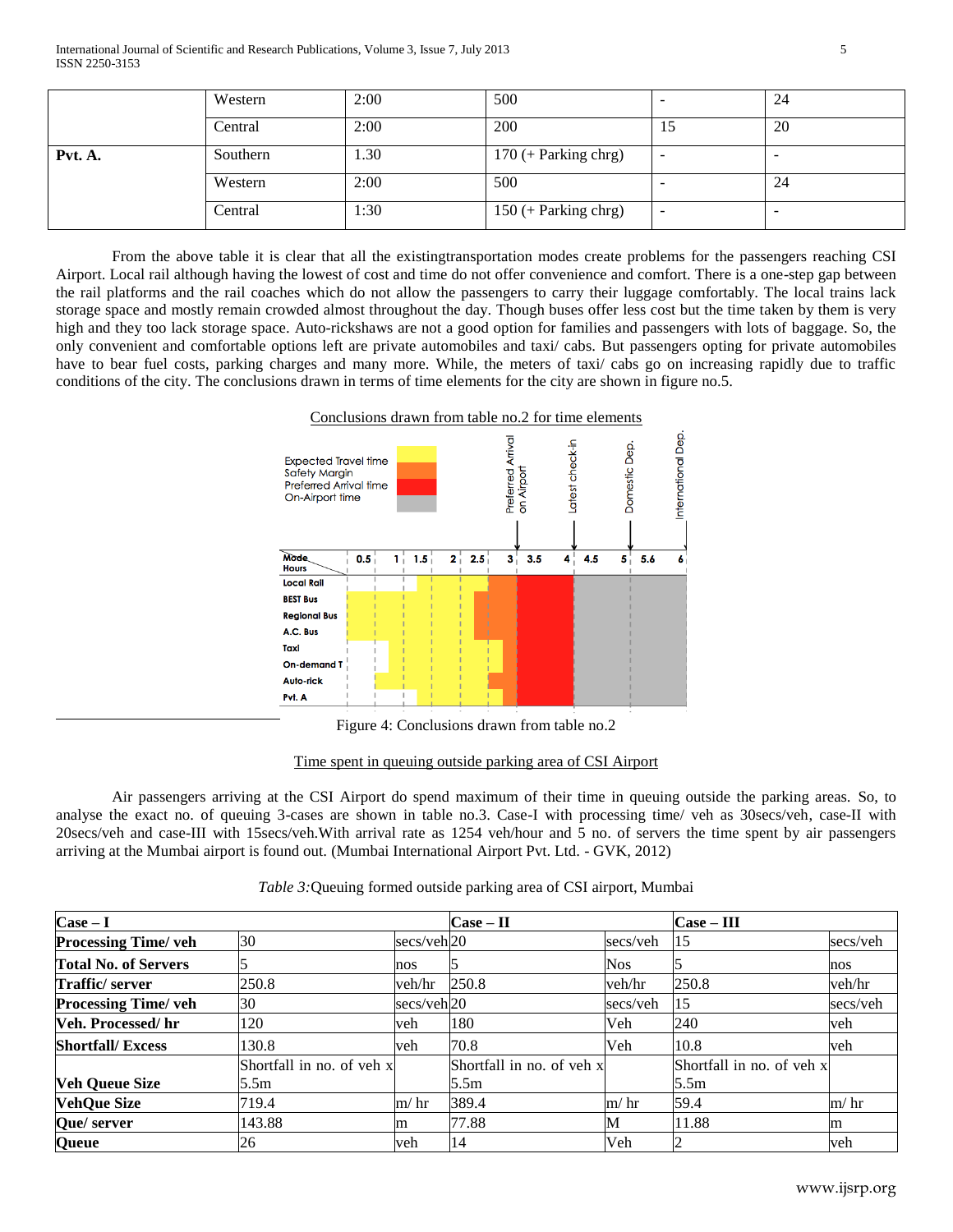As per case-I,with processing time as 30secs/veh there will be a queue of 26vehicles outside the parking area, case-II with 20secs/veh a queue of 14veh and case-III with 15secs/ veh a queue of 2vehicles. Therefore, air passengers reaching CSI airport in their own vehicles will have to spend time in queuing outside the parking area, where there is a probability of missing there flights.

# Parking charges at Mumbai airport for the year 2012. (GVK, 2012)

A cost per car parking charges analysis was also done to find out the cost spend by air passengers at CSI Airport as shown in table no.4. To give an example ofa person going on a business trip for a day and reaching the airport with his own car will have to spend about Rs.1000 for a day. Therefore, it is clear that the parking charges too are very high.

| <b>Duration</b>                 | <b>Mumbai</b>     |                               |  |  |  |
|---------------------------------|-------------------|-------------------------------|--|--|--|
|                                 | Domestic (in Rs.) | <b>International</b> (in Rs.) |  |  |  |
| <b>Upto 30mins</b>              | 90                | 100                           |  |  |  |
| <b>Upto 2hours</b>              | 150               | 160                           |  |  |  |
| Each subsequent hour after   90 |                   | 100                           |  |  |  |
| that                            |                   |                               |  |  |  |
| For 24 hours                    | 1000              | 1000                          |  |  |  |

*Table 4:*Parking charges at CSI airport, Mumbai

# Conclusion

The modes of transportation available in the city are not 100% reliable. From figure no.5, it can be noticed that the air passengers opting for public transportation prefer the local bus (BEST) or regional bus for reaching CSI Airport, Mumbai. However, they would require more than 3hours (refer figure no.5) from any part of the city due to the bus routes, traffic conditions and the stops taken by them. At the same time passengers face difficulty in handling luggage using the local BEST and the regional buses. There is no directness of vehicle system such as a dedicated bus service, shuttle buses or a BRTS system. An air passenger choosing local railway for reaching the CSI Airport would require more than 2hours (refer figure no.5) from any part of the city since he/ she will have to face queues for ticketing, waiting for the railway, etc and also face difficulty with the luggage. The metro-rail is under planning and construction phase in some parts of the city. There is an absence of a dedicated metro-rail connection for the airport. This is where the planners could have looked into it, since the number of passengers arriving at the airport would be 3541 domestic peak hour passengers and 3917 international peak hour passenger by the year 2026 (Mumbai International Airport Pvt. Ltd. - GVK, 2012). With such a high ridership planning of a dedicated transportation service could have been a sustainable solution, considering the percentage of traffic arriving at the CSI airport from 3-parts of the city as explained before. Passengers concerned with luxury generally opt private automobiles or taxicabs where they spend huge amounts of money on petrol/ diesel, luggage charges, waiting charges, parking charges (refer table no.2) and also face long queues outside the parking areas(refer table no.3). Therefore, it can be concluded that since the conditions in theMumbai city have become stagnant and the solutions, which are being proposed for the city, are not sustainable.

Airports in other Indian cities too are facing the same issues and challenges as Mumbai, regarding the ground accessibility from different parts of the city toairport. Cities like Bangalore, Hyderabad, Chennai, Ahmedabad, etc. which are some of the fastest growing cities and have turned into major international hubs for business and tourism purposes have started laying a lot of emphasis to redevelop and expand the existing airports in their respective cities but no major planning is being done in order to improve the ground accessibility to the airports. The case of Bangalore International Airport is evaluated to elaborate the outcomes of strategies if applied.

## *C. Application to Bangalore*

The city of Bangalore is a radial city. The location of Bangalore International Airport from the center of the city is approximately 35kms (Google Maps, 2013).The airport handled about 12.6million passengers in the year 2011 (Bangalore International Airport pvt. ltd., 2012). Airport shuttle bus services are provided by BMTC, which is a dedicated mode of transportation for reaching the airport. It connects various parts of the city to airport. A High – speed rail is under planning where the work has taken a pause due some reasons. It would be integrated with Metro-rail system. Table no.5 estimates the savings in time and cost by per person, if dedicated PT services are planned for reaching the airport and can be used for the cost – benefit analysis by the airport operator. The data regarding the passengers reaching the airport was not available otherwise the analysis would have been in more depth.